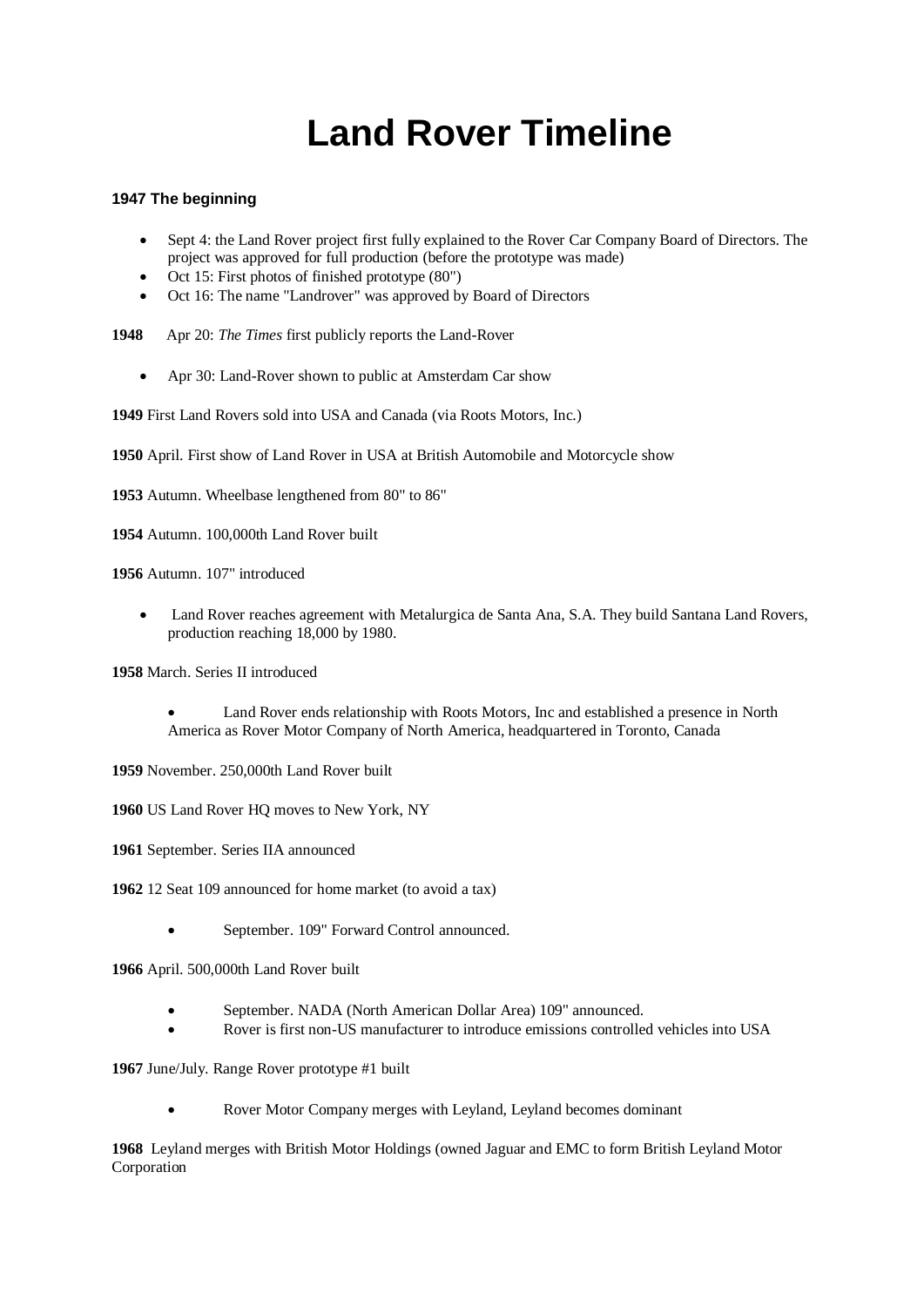**1970** June. Range Rover first appears in public (2 door)

**1971** June. 750,000th Land Rover built

September. SIII announced

**1974** British Leyland abandons North American Market for Land Rover

- *Association of Land Rover Owners of Canada* (ALROC) established
- 4th Quarter: British Leyland nationalized

**1975** British Leyland Motor Company changes its name to British Leyland, Ltd.

*Rover Owners of Virginia* (ROAV) founded

**1976** June. 1,000,000th Land Rover produced

**1978** Land Rover, Ltd created

**1979** February. Land Rover V8 (stage 1) announced

**1980** British Leyland collapses in North America

**1981** 4 door Range Rover introduced

**1982** *Ottawa Valley Land Rovers* (OVLR) established as a local chapter of ALROC

**1983** March: Land Rover 110 Announced at Geneva Motor Show

4th quarter: 127" (also called 130) Crew Cab made available

**1984** *Land Rover Owner Association of America* (LROA) founded

June: Land Rover 90 (92.9") launched

**1987** 16 March. Range Rover launched in USA

26 October. Official opening of Range Rover of North America HQ in Maryland.

**1988** British Areospace buys Rover Group from British Government for (pounds)150,000,000.

**1989** *Solihull Society* founded

- Land Rover Canada established
- Honda buys 20% stake in Rover
- 1st half. Production of Discoveries (3 door) starts
- September. Discovery introduced at Frankfurt Auto Show
- 2.5L 200 TDi (diesel) introduced, exclusively on Discovery
- **1990** Land Rover model name changed to Defender
- 200 TDi fitted to Defenders
- June. Land Rover sells its 23% share of Land Rover Santana
- Autumn. 5 door Discovery announced.

**1992** *Bay State Rover Owners Assoc.* (BSROA) founded